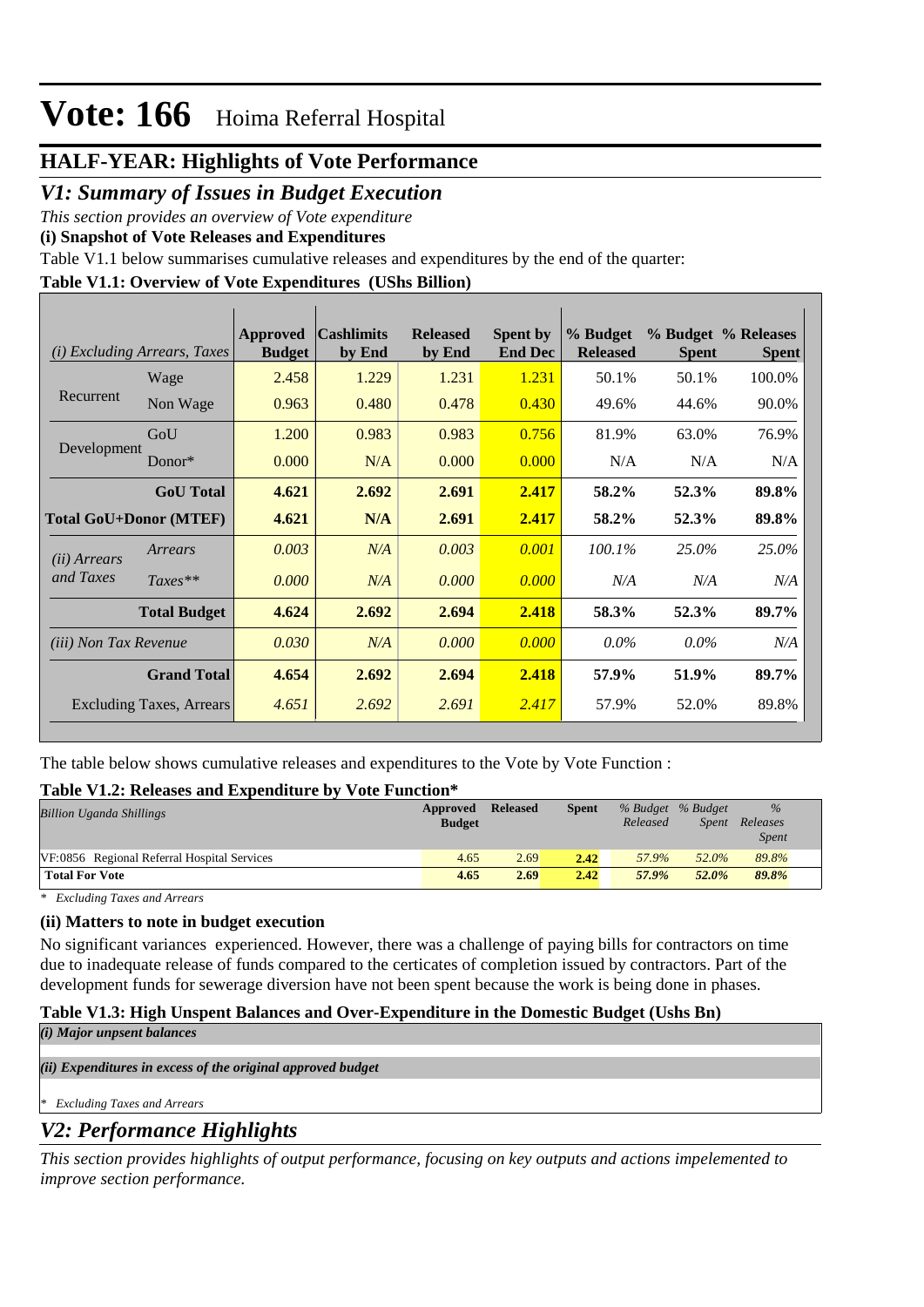## **HALF-YEAR: Highlights of Vote Performance**

### **Table V2.1: Key Vote Output Indicators and Expenditures\***

| <i>Vote, Vote Function</i><br><b>Key Output</b>            | <b>Approved Budget and</b><br><b>Planned outputs</b>                 |                | <b>Cumulative Expenditure</b><br>and Performance                                                                                                                                                                                                                                                                            |       | <b>Status and Reasons for any</b><br><b>Variation from Plans</b>                                                                    |       |
|------------------------------------------------------------|----------------------------------------------------------------------|----------------|-----------------------------------------------------------------------------------------------------------------------------------------------------------------------------------------------------------------------------------------------------------------------------------------------------------------------------|-------|-------------------------------------------------------------------------------------------------------------------------------------|-------|
| Vote Function: 0856 Regional Referral Hospital Services    |                                                                      |                |                                                                                                                                                                                                                                                                                                                             |       |                                                                                                                                     |       |
| <b>Output: 085601</b>                                      | <b>Inpatient services</b>                                            |                |                                                                                                                                                                                                                                                                                                                             |       |                                                                                                                                     |       |
| Description of Performance: 18,000 inpatients 85% bed      | occupancy rate and 5 days<br>average stay for inpatients.            |                | 10,072 patients admitted and<br>managed, 80.7 bed occupancy<br>rate and 5 days average stay.                                                                                                                                                                                                                                |       | n/a                                                                                                                                 |       |
| Performance Indicators:                                    |                                                                      |                |                                                                                                                                                                                                                                                                                                                             |       |                                                                                                                                     |       |
| No. of in patients admitted                                |                                                                      | 18,000         |                                                                                                                                                                                                                                                                                                                             | 5080  |                                                                                                                                     |       |
| Bed occupancy rate<br>(inpatients)                         |                                                                      | 85             |                                                                                                                                                                                                                                                                                                                             | 85    |                                                                                                                                     |       |
| Average rate of stay for<br>inpatients (no. days)          |                                                                      | $\overline{4}$ |                                                                                                                                                                                                                                                                                                                             | 4     |                                                                                                                                     |       |
| <b>Output Cost:</b>                                        | <b>UShs Bn:</b>                                                      | 2.671          | UShs Bn:                                                                                                                                                                                                                                                                                                                    | 1.322 | % Budget Spent:                                                                                                                     | 49.5% |
| <b>Output: 085602</b>                                      | <b>Outpatient services</b>                                           |                |                                                                                                                                                                                                                                                                                                                             |       |                                                                                                                                     |       |
| Description of Performance: 180,000 general and 60000      | specialised outpatients attended 37,878 specialised patients.<br>to. |                | 120,800 general patients and                                                                                                                                                                                                                                                                                                |       | Increased efficiency and<br>increased number of intern<br>doctors.                                                                  |       |
| Performance Indicators:                                    |                                                                      |                |                                                                                                                                                                                                                                                                                                                             |       |                                                                                                                                     |       |
| No. of specialised outpatients<br>attended to              |                                                                      | 60,000         |                                                                                                                                                                                                                                                                                                                             | 19520 |                                                                                                                                     |       |
| No. of general outpatients<br>attended to                  |                                                                      | 180,000        |                                                                                                                                                                                                                                                                                                                             | 42704 |                                                                                                                                     |       |
| <b>Output Cost:</b>                                        | UShs Bn:                                                             | 0.179          | UShs Bn:                                                                                                                                                                                                                                                                                                                    | 0.077 | % Budget Spent:                                                                                                                     | 43.4% |
| <b>Output: 085603</b>                                      | Medicines and health supplies procured and dispensed                 |                |                                                                                                                                                                                                                                                                                                                             |       |                                                                                                                                     |       |
| Description of Performance: 1.0 bn.                        |                                                                      |                | Ugx 380,713,237.52 worth of<br>meddicines and supplies.                                                                                                                                                                                                                                                                     |       | Some ordered items not<br>supplied.                                                                                                 |       |
| Performance Indicators:                                    |                                                                      |                |                                                                                                                                                                                                                                                                                                                             |       |                                                                                                                                     |       |
| Value of medicines<br>received/dispensed (Ush bn)          |                                                                      |                |                                                                                                                                                                                                                                                                                                                             | 0.265 |                                                                                                                                     |       |
| <b>Output Cost:</b>                                        | UShs Bn:                                                             | 0.027          | UShs Bn:                                                                                                                                                                                                                                                                                                                    |       | 0.010 % Budget Spent:                                                                                                               | 36.6% |
| <b>Output: 085604</b>                                      | <b>Diagnostic services</b>                                           |                |                                                                                                                                                                                                                                                                                                                             |       |                                                                                                                                     |       |
| Description of Performance: 85000 lab tests and 4500 xrays | undertaken                                                           |                | 25,069 lab tests, 1,399 x-rays,<br>1,139 ultrasound scans and<br>1,747 blood transfusions.                                                                                                                                                                                                                                  |       | Increased efficiency and<br>additional volunteer staff in the<br>lab; shortage of x-ray films and<br>chemicals in the imaging unit. |       |
| Performance Indicators:                                    |                                                                      |                |                                                                                                                                                                                                                                                                                                                             |       |                                                                                                                                     |       |
| Patient xrays (imaging)                                    |                                                                      | 4,500          |                                                                                                                                                                                                                                                                                                                             | 879   |                                                                                                                                     |       |
| No. of labs/tests                                          |                                                                      | 85000          |                                                                                                                                                                                                                                                                                                                             | 15263 |                                                                                                                                     |       |
| <b>Output Cost:</b>                                        | UShs Bn:                                                             | 0.019          | UShs Bn:                                                                                                                                                                                                                                                                                                                    |       | 0.008 % Budget Spent:                                                                                                               | 42.0% |
| <b>Output: 085605</b>                                      | <b>Hospital Management and support services</b>                      |                |                                                                                                                                                                                                                                                                                                                             |       |                                                                                                                                     |       |
| Description of Performance:                                |                                                                      |                | Weekly management meetings<br>held, Staff suoervision done,<br>salaries paid, assets and stores<br>managed and<br>controlled/maitained, monthly<br>returns submitted to MoFPED,<br>MoPS, MoH, HSC; Ongoing<br>Construction projects<br>supervised, contractors and<br>service providers paid. 5S<br>activities carried out. |       | n/a                                                                                                                                 |       |
| <b>Output Cost:</b>                                        | UShs Bn:                                                             | 0.370          | UShs Bn:                                                                                                                                                                                                                                                                                                                    | 0.167 | % Budget Spent:                                                                                                                     | 45.0% |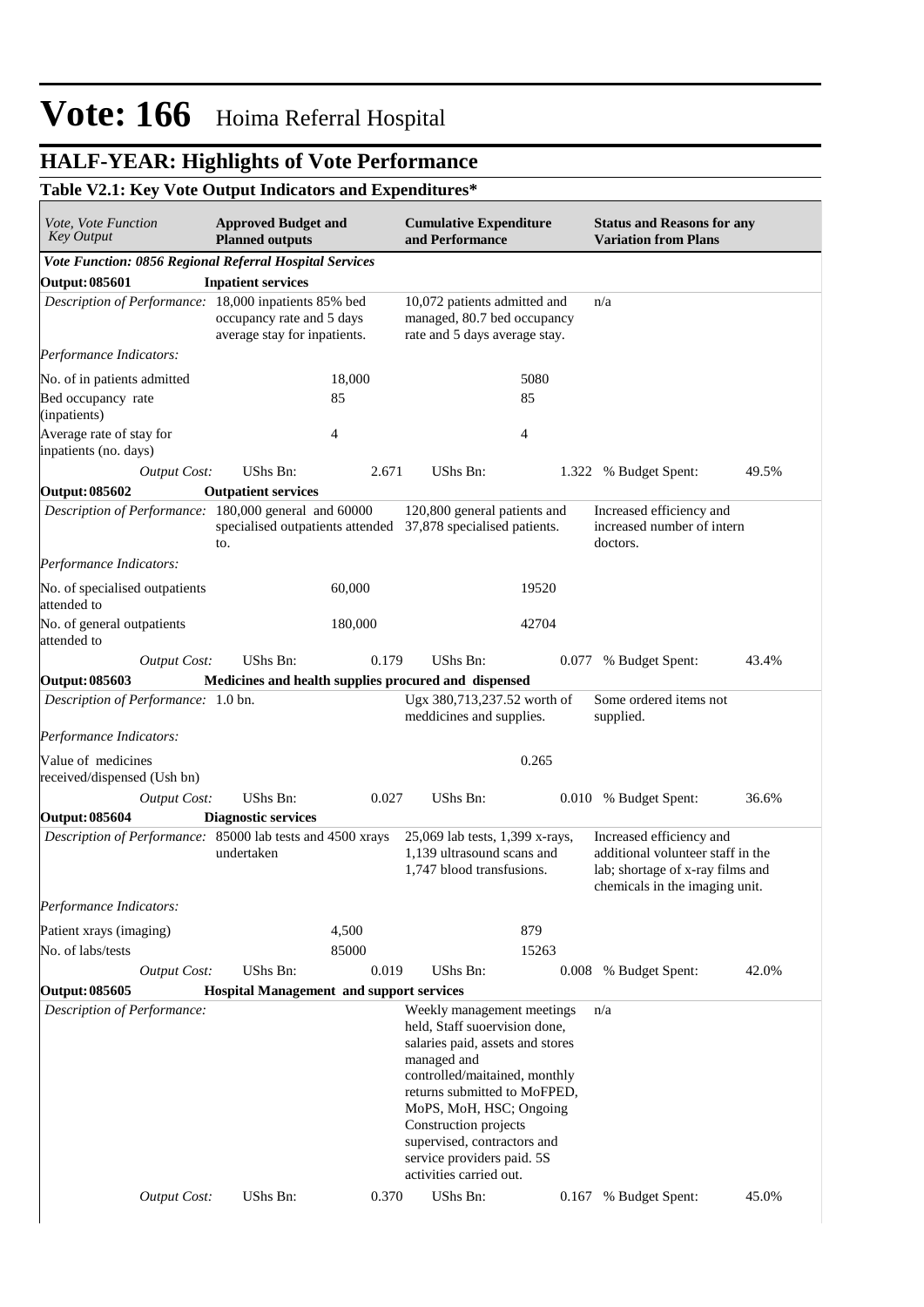| Vote, Vote Function<br><b>Key Output</b>                                       | <b>Approved Budget and</b><br><b>Planned outputs</b>                 |              | <b>Cumulative Expenditure</b><br>and Performance                         |                  | <b>Status and Reasons for any</b><br><b>Variation from Plans</b>           |       |  |
|--------------------------------------------------------------------------------|----------------------------------------------------------------------|--------------|--------------------------------------------------------------------------|------------------|----------------------------------------------------------------------------|-------|--|
| <b>Output: 085606</b>                                                          | Prevention and rehabilitation services                               |              |                                                                          |                  |                                                                            |       |  |
| Description of Performance: 110000 antenatal cases, 25000                      | immunizations, 5000 people<br>receiving family planning<br>services. |              | 7,395 ANC cases, 15,671<br>immunizations, 1,538 family<br>planning cases |                  | Increased confidence in and<br>awareness of government health<br>services. |       |  |
| Performance Indicators:                                                        |                                                                      |              |                                                                          |                  |                                                                            |       |  |
| No. of people receiving<br>family planning services                            |                                                                      | 5,500        |                                                                          | 773              |                                                                            |       |  |
| No. of people immunised                                                        |                                                                      | 25,000       |                                                                          | 8669             |                                                                            |       |  |
| No. of antenatal cases                                                         |                                                                      | 110,000      |                                                                          | 2994             |                                                                            |       |  |
| <b>Output Cost:</b>                                                            | UShs Bn:                                                             | 0.140        | UShs Bn:                                                                 |                  | 0.056 % Budget Spent:                                                      | 40.2% |  |
| Output: 085672                                                                 | <b>Government Buildings and Administrative Infrastructure</b>        |              |                                                                          |                  |                                                                            |       |  |
| Description of Performance:                                                    |                                                                      |              | n/a                                                                      |                  | n/a                                                                        |       |  |
| <b>Output Cost:</b>                                                            | <b>UShs Bn:</b>                                                      | 0.200        | UShs Bn:                                                                 |                  | 0.153 % Budget Spent:                                                      | 76.6% |  |
| <b>Output: 085680</b>                                                          | Hospital Construction/rehabilitation                                 |              |                                                                          |                  |                                                                            |       |  |
| Description of Performance: 900000000                                          |                                                                      |              | Ugx. 450m paid to contractor<br>for administration block                 |                  | n/a                                                                        |       |  |
| Performance Indicators:                                                        |                                                                      |              |                                                                          |                  |                                                                            |       |  |
| No.                                                                            |                                                                      |              |                                                                          | $\boldsymbol{0}$ |                                                                            |       |  |
| reconstructed/rehabilitated<br>general wards                                   |                                                                      |              |                                                                          |                  |                                                                            |       |  |
| No. of hospitals benefiting<br>from the rennovation of<br>existing facilities. |                                                                      | $\mathbf{1}$ |                                                                          | 1                |                                                                            |       |  |
| <b>Output Cost:</b>                                                            | <b>UShs Bn:</b>                                                      | 0.600        | UShs Bn:                                                                 |                  | 0.450 % Budget Spent:                                                      | 75.0% |  |
| <b>Output: 085681</b>                                                          | Staff houses construction and rehabilitation                         |              |                                                                          |                  |                                                                            |       |  |
| Description of Performance: 300000000                                          |                                                                      |              | Ugx. 233m paid to contractor.                                            |                  | n/a                                                                        |       |  |
| Performance Indicators:                                                        |                                                                      |              |                                                                          |                  |                                                                            |       |  |
| No. of staff houses<br>constructed/rehabilitated                               |                                                                      | 30           |                                                                          | $\boldsymbol{0}$ |                                                                            |       |  |
| <b>Output Cost:</b>                                                            | UShs Bn:                                                             | 0.400        | UShs Bn:                                                                 |                  | 0.153 % Budget Spent:                                                      | 38.3% |  |
| <b>Vote Function Cost</b>                                                      | <b>UShs Bn:</b>                                                      |              | 4.651 UShs Bn:                                                           |                  | 2.417 % Budget Spent:                                                      | 52.0% |  |
| <b>Cost of Vote Services:</b>                                                  | UShs Bn:                                                             |              | 4.651 UShs Bn:                                                           |                  | $2.417$ % Budget Spent:                                                    | 52.0% |  |

### **HALF-YEAR: Highlights of Vote Performance**

*\* Excluding Taxes and Arrears*

Synchronising of values of completion certificates for projects with release of funds is still a challenge.

#### **Table V2.2: Implementing Actions to Improve Vote Performance**

| <b>Planned Actions:</b>                                                                                    | <b>Actual Actions:</b>                                                                      | <b>Reasons for Variation</b> |  |  |  |
|------------------------------------------------------------------------------------------------------------|---------------------------------------------------------------------------------------------|------------------------------|--|--|--|
| Vote: 166 Hoima Referral Hospital                                                                          |                                                                                             |                              |  |  |  |
| Vote Function: 08 56 Regional Referral Hospital Services                                                   |                                                                                             |                              |  |  |  |
| Use NTR to provide break teas, provide<br>accommodation to some key staff.<br>Conduct support supervision. | Provided office tea, conducted staff<br>supervision, secured accomodation for key<br>staff. | No variation                 |  |  |  |

### *V3: Details of Releases and Expenditure*

*This section provides a comprehensive summary of the outputs delivered by the Vote and further details of Vote expenditures by Vote Function and Expenditure Item.*

**Table V3.1: GoU Releases and Expenditure by Output\***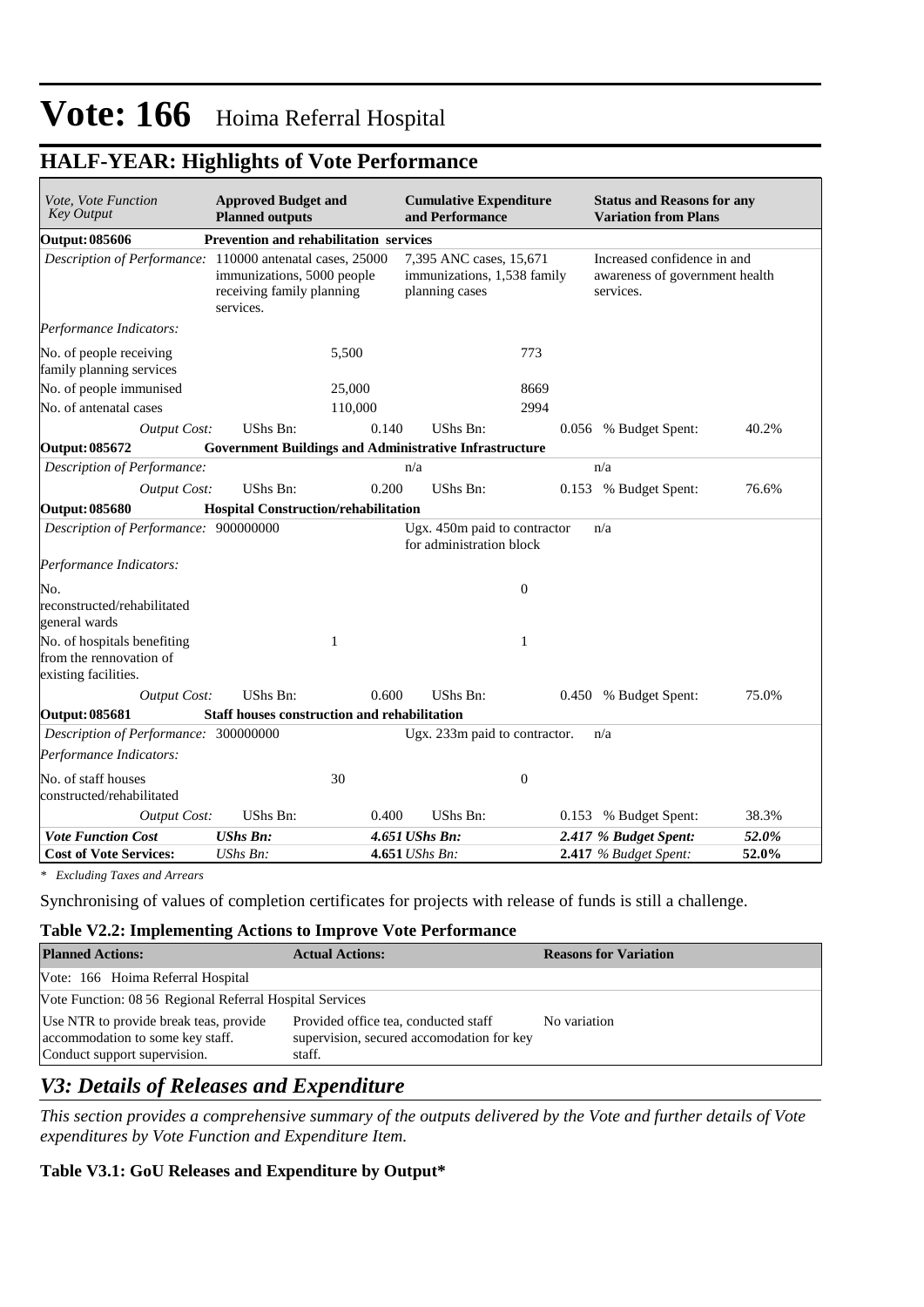# **HALF-YEAR: Highlights of Vote Performance**

| Billion Uganda Shillings                                      | Approved      | <b>Released</b> | <b>Spent</b> | $%$ GoU       | $%$ GoU       | $%$ GoU      |
|---------------------------------------------------------------|---------------|-----------------|--------------|---------------|---------------|--------------|
|                                                               | <b>Budget</b> |                 |              | <b>Budget</b> | <b>Budget</b> | Releases     |
|                                                               |               |                 |              | Released      | <i>Spent</i>  | <b>Spent</b> |
| VF:0856 Regional Referral Hospital Services                   | 4.62          | 2.69            | 2.42         | 58.2%         | 52.3%         | 89.8%        |
| Class: Outputs Provided                                       | 3.42          | 1.71            | 1.66         | 49.9%         | 48.5%         | 97.2%        |
| 085601 Inpatient services                                     | 2.66          | 1.33            | 1.32         | 50.1%         | 49.7%         | 99.3%        |
| 085602 Outpatient services                                    | 0.17          | 0.09            | 0.08         | 50.0%         | 44.6%         | 89.3%        |
| 085603 Medicines and health supplies procured and dispensed   | 0.02          | 0.01            | 0.01         | 50.0%         | 45.1%         | 90.2%        |
| 085604 Diagnostic services                                    | 0.02          | 0.01            | 0.01         | 50.0%         | $42.0\%$      | 84.0%        |
| 085605 Hospital Management and support services               | 0.36          | 0.18            | 0.17         | 48.9%         | 46.3%         | 94.6%        |
| 085606 Prevention and rehabilitation services                 | 0.14          | 0.07            | 0.06         | 50.0%         | 40.2%         | 80.4%        |
| 085607 Immunisation Services                                  | 0.05          | 0.02            | 0.02         | 50.0%         | 43.6%         | 87.3%        |
| Class: Capital Purchases                                      | 1.20          | 0.98            | 0.76         | 81.9%         | 63.0%         | 76.9%        |
| 085672 Government Buildings and Administrative Infrastructure | 0.20          | 0.20            | 0.15         | $100.0\%$     | 76.6%         | 76.6%        |
| 085680 Hospital Construction/rehabilitation                   | 0.60          | 0.45            | 0.45         | 75.0%         | 75.0%         | 100.0%       |
| 085681 Staff houses construction and rehabilitation           | 0.40          | 0.33            | 0.15         | 83.3%         | 38.3%         | $46.0\%$     |
| <b>Total For Vote</b>                                         | 4.62          | 2.69            | 2.42         | 58.2%         | 52.3%         | 89.8%        |

*\* Excluding Taxes and Arrears*

#### **Table V3.2: 2014/15 GoU Expenditure by Item**

| <b>Billion Uganda Shillings</b>                         | <b>Approved</b><br><b>Budget</b> | <b>Releases</b> | <b>Expend-</b><br>iture | % Budged<br><b>Released</b> | % Budget<br><b>Spent</b> | %Releases<br><b>Spent</b> |
|---------------------------------------------------------|----------------------------------|-----------------|-------------------------|-----------------------------|--------------------------|---------------------------|
| <b>Output Class: Outputs Provided</b>                   | 3.42                             | 1.71            | 1.66                    | 49.9%                       | 48.5%                    | 97.2%                     |
| 211101 General Staff Salaries                           | 2.46                             | 1.23            | 1.23                    | 50.1%                       | 50.1%                    | 100.0%                    |
| 211103 Allowances                                       | 0.06                             | 0.03            | 0.03                    | 50.0%                       | 50.0%                    | 100.0%                    |
| 213001 Medical expenses (To employees)                  | 0.01                             | 0.00            | 0.00                    | 50.0%                       | 50.0%                    | 100.0%                    |
| 213002 Incapacity, death benefits and funeral expenses  | 0.01                             | 0.00            | 0.00                    | 50.0%                       | 50.0%                    | 100.0%                    |
| 221001 Advertising and Public Relations                 | 0.01                             | 0.01            | 0.01                    | 50.0%                       | 50.0%                    | 100.0%                    |
| 221002 Workshops and Seminars                           | 0.00                             | 0.00            | 0.00                    | 50.0%                       | 50.0%                    | 100.0%                    |
| 221003 Staff Training                                   | 0.01                             | 0.01            | 0.01                    | 50.0%                       | 47.1%                    | 94.2%                     |
| 221006 Commissions and related charges                  | 0.01                             | 0.00            | 0.00                    | 50.0%                       | 49.6%                    | 99.2%                     |
| 221007 Books, Periodicals & Newspapers                  | 0.00                             | 0.00            | 0.00                    | 50.0%                       | 37.8%                    | 75.7%                     |
| 221009 Welfare and Entertainment                        | 0.03                             | 0.01            | 0.01                    | 50.0%                       | 38.1%                    | 76.1%                     |
| 221010 Special Meals and Drinks                         | 0.07                             | 0.04            | 0.03                    | 50.0%                       | 44.0%                    | 87.9%                     |
| 221011 Printing, Stationery, Photocopying and Binding   | 0.04                             | 0.02            | 0.02                    | 50.0%                       | 50.0%                    | 100.0%                    |
| 221012 Small Office Equipment                           | 0.01                             | 0.00            | 0.00                    | 50.0%                       | 34.5%                    | 68.9%                     |
| 221014 Bank Charges and other Bank related costs        | 0.00                             | 0.00            | 0.00                    | 50.0%                       | 31.0%                    | 61.9%                     |
| 221017 Subscriptions                                    | 0.00                             | 0.00            | 0.00                    | 50.0%                       | 50.0%                    | 100.0%                    |
| 222001 Telecommunications                               | 0.02                             | 0.01            | 0.01                    | 50.0%                       | 43.7%                    | 87.4%                     |
| 222002 Postage and Courier                              | 0.00                             | 0.00            | 0.00                    | 50.0%                       | 50.0%                    | 100.0%                    |
| 223005 Electricity                                      | 0.08                             | 0.04            | 0.02                    | 50.0%                       | 25.0%                    | 50.0%                     |
| 223006 Water                                            | 0.06                             | 0.03            | 0.03                    | 50.0%                       | 50.0%                    | 100.0%                    |
| 223007 Other Utilities- (fuel, gas, firewood, charcoal) | 0.03                             | 0.01            | 0.01                    | 50.0%                       | 28.3%                    | 56.6%                     |
| 224004 Cleaning and Sanitation                          | 0.08                             | 0.04            | 0.04                    | 50.0%                       | 50.0%                    | 100.0%                    |
| 224005 Uniforms, Beddings and Protective Gear           | 0.01                             | 0.00            | 0.00                    | 50.0%                       | 50.0%                    | 100.0%                    |
| 225001 Consultancy Services- Short term                 | 0.02                             | 0.01            | 0.01                    | 50.0%                       | 50.0%                    | 100.0%                    |
| 227001 Travel inland                                    | 0.08                             | 0.04            | 0.04                    | 50.0%                       | 50.0%                    | 100.0%                    |
| 227002 Travel abroad                                    | 0.01                             | 0.01            | 0.01                    | 50.0%                       | 50.0%                    | 100.0%                    |
| 227004 Fuel, Lubricants and Oils                        | 0.16                             | 0.08            | 0.08                    | 50.0%                       | 50.0%                    | 100.0%                    |
| 228001 Maintenance - Civil                              | 0.04                             | 0.02            | 0.02                    | 50.0%                       | 44.3%                    | 88.6%                     |
| 228002 Maintenance - Vehicles                           | 0.05                             | 0.02            | 0.02                    | 50.0%                       | 39.9%                    | 79.9%                     |
| 228003 Maintenance – Machinery, Equipment & Furniture   | 0.08                             | 0.04            | 0.03                    | 45.4%                       | 39.9%                    | 87.8%                     |
| <b>Output Class: Capital Purchases</b>                  | 1.20                             | 0.98            | 0.76                    | 81.9%                       | 63.0%                    | 76.9%                     |
| 231001 Non Residential buildings (Depreciation)         | 0.60                             | 0.45            | 0.45                    | 75.0%                       | 75.0%                    | 100.0%                    |
| 231002 Residential buildings (Depreciation)             | 0.40                             | 0.33            | 0.15                    | 83.3%                       | 38.3%                    | 46.0%                     |
| 231007 Other Fixed Assets (Depreciation)                | 0.20                             | 0.20            | 0.15                    | 100.0%                      | 76.6%                    | 76.6%                     |